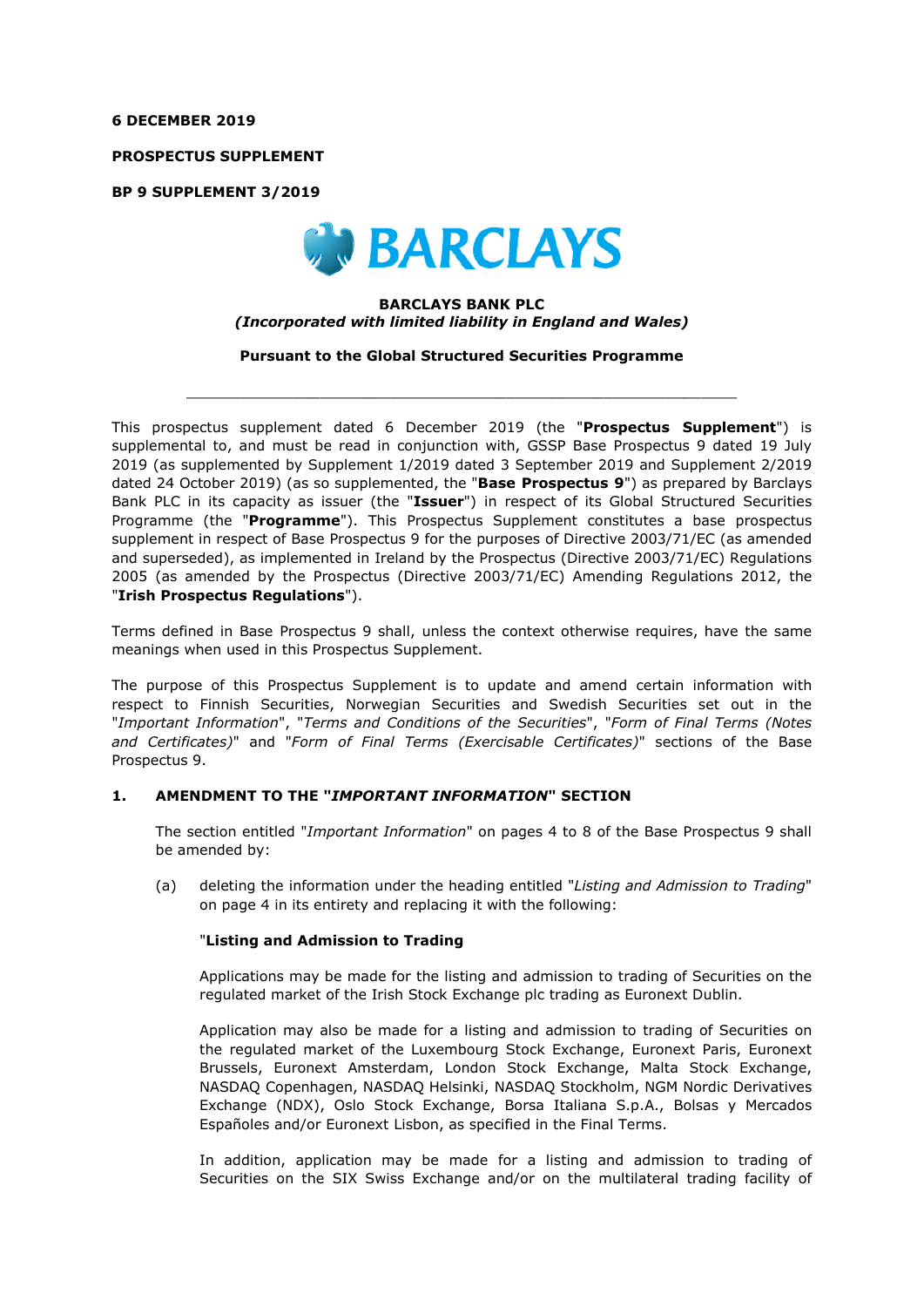EuroTLX SIM S.p.A., Euro MTF, Nasdaq First North Growth Market and/or NGM Nordic MTF, as specified in the Final Terms. The SIX Swiss Exchange and the multilateral trading facility of EuroTLX SIM S.p.A., Euro MTF, Nasdaq First North Growth Market and/or NGM Nordic MTF are not regulated markets for the purposes of the Prospectus Directive.".

## **2. AMENDMENTS TO THE "***TERMS AND CONDITIONS OF THE SECURITIES***" SECTION**

The section entitled "*Terms and Conditions of the Securities*" on pages 138 to 430 of the Base Prospectus 9 shall be amended by:

(a) (i) inserting the phrase "the Finnish Securities Markets Act (746/2012)," immediately after the words "in accordance with" in the second line of General Condition 1.1(d) (*Form, title and transfer – Form of Securities – Form of Finnish Securities*) on page 142 and (ii) replacing the words "the Finnish Act on the Book-entry System and Clearing Activity(*laki arvo-osuusjärjestelmästä ja selvitystoiminnasta* (749/2012))" in the second and third lines of the same General Condition by the words "the Finnish Act on the Book-entry System and Settlement Activities (*laki arvoosuusjärjestelmästä ja selvitystoiminnasta* (348/2017))", so that the amended General Condition 1.1(d) shall read as follows:

# "(d) **Form of Finnish Securities**

Finnish Securities are issued in uncertificated and dematerialised book-entry form in accordance with the Finnish Securities Markets Act (746/2012), the Finnish Act on the Book-entry System and Settlement Activities (*laki arvoosuusjärjestelmästä ja selvitystoiminnasta* (348/2017)) and the Finnish Act on Book-entry Accounts (*laki arvo-osuustileistä* (872/1991)), other applicable Finnish legislation and Euroclear Finland Rules. No Global Securities or Definitive Securities representing Finnish Securities will be issued, and the General Conditions of such securities will be construed accordingly. References in the General Conditions to Coupons, Receipts, Talons and Global Securities shall not apply to Finnish Securities.";

(b) replacing the words "Norwegian paperless securities registry" in the second line of General Condition 1.1(g) (*Form, title and transfer – Form of Securities – Form of Norwegian Securities*) on page 143 by the defined term "VPS", so that the amended General Condition 1.1(g) shall read as follows:

### "(g) **Form of Norwegian Securities**

Norwegian Securities are issued in uncertificated book-entry form and cleared through the VPS, in accordance with the Securities Registration Act 2002-07-05 no. 64 as amended from time to time, and Regulation 2003-05-21 no. 620 on the information that shall be registered in a securities register and the VPS Rules. References in the Conditions to Coupons, Receipts, Talons and Global Securities shall not apply to Norwegian Securities.";

(c) (i) inserting the words "and the Finnish Issue and Paying Agent" immediately after the words "the Issuer" in the first and fourth lines of the second paragraph under General Condition 1.4(e) (*Form, Title and Transfer – Title – Title to Finnish Securities*) on page 147 and (ii) inserting the word "also" immediately after the words "The Issuer shall" in the last line of the same paragraph, so that the amended General Condition 1.4(e) shall read as follows:

### "(e) **Title to Finnish Securities**

In respect of Finnish Securities, the "**Holder**" will be the person in whose name a Finnish Cleared Security is registered in a book-entry account in the book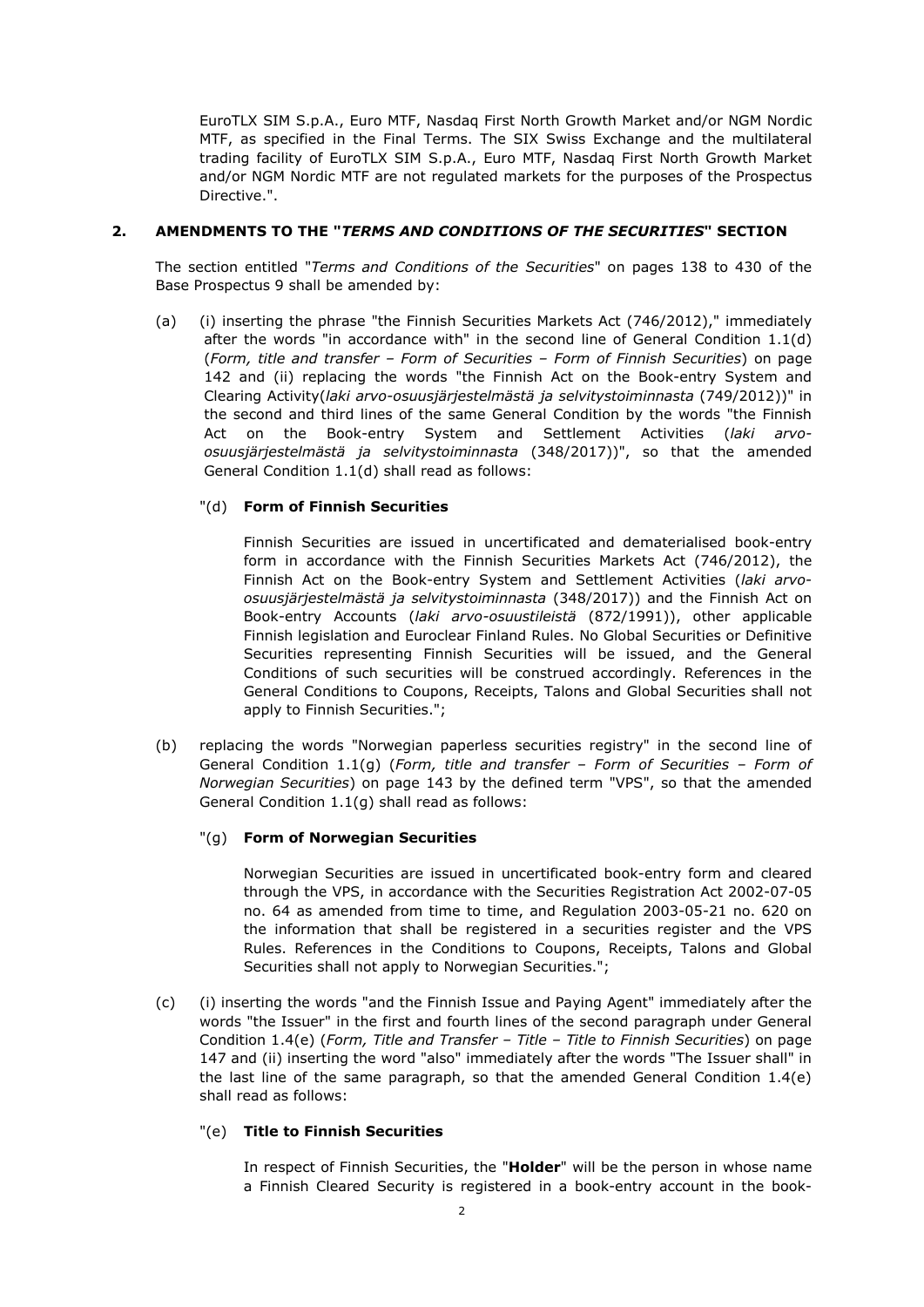entry system of Euroclear Finland (including a nominee Accountholder, as the case may be) in accordance with Finnish laws and the Euroclear Finland Rules. Where a nominee is so evidenced, it shall be treated as the Holder of the relevant Finnish Securities.

Notwithstanding any secrecy obligation, the Issuer and the Finnish Issue and Paying Agent shall, subject to the Relevant Rules and applicable laws, be entitled to obtain a list of the Holders and information on the Holders from Euroclear Finland (and Euroclear Finland shall be entitled to provide such information to the Issuer and the Finnish Issue and Paying Agent), provided that it is technically possible for Euroclear Finland to maintain such a list. The Issuer shall also pass on such information to the Finnish Issue and Paying Agent upon request.";

(d) (i) replacing the words "the Finnish Act on the Book-entry System and Clearing Activity" in the second and third lines of General Condition 1.5(a)(iv) (*Form, Title and Transfer – Transfers – Transfers of Cleared Securities – Transfers of Finnish Securities*) on page 149 by the words "the Finnish Act on the Book-entry System and Settlement Activities (*laki arvo-osuusjärjestelmästä ja selvitystoiminnasta* (348/2017))" and (ii) inserting the words "(*laki arvo-osuustileistä (*872/1991))" immediately after the words "the Finnish Act on Book-entry Accounts" in the last line of the same General Condition, so that the amended General Condition  $1.5(a)(iv)$  shall read as follows:

### "(iv) **Transfers of Finnish Securities**

Transfers of Finnish Securities are effected upon entry in the Euroclear Finland Register and in accordance with the Relevant Rules, the Finnish Act on the Book-entry System and Settlement Activities (*laki arvo-osuusjärjestelmästä ja selvitystoiminnasta* (348/2017)) and the Finnish Act on Book-entry Accounts (*laki arvo-osuustileistä (*872/1991)).";

(e) replacing the word "entry" in General Condition 1.5(a)(vi) (*Form, Title and Transfer – Transfers – Transfers of Cleared Securities – Transfers of Norwegian Securities*) on page 149 by the words "registration of such transfer", so that the amended General Condition 1.5(a)(vi) reads as follows:

#### "(vi) **Transfers of Norwegian Securities**

Transfers of Norwegian Securities are effected upon registration of such transfer in the VPS Register and in accordance with the Relevant Rules.";

(f) (i) replacing the words "the third Helsinki Business Day before" immediately preceding the words "the Relevant Date" in fourth line of General Condition 6.6 (*Payments – Payments and Deliveries in respect of Finnish Securities*) on page 155 by "the TARGET Business Day immediately preceding" and (ii) replacing the words "the Finnish Act on the Book-entry System and Clearing Activity *(laki arvo-osuusjärjestelmästä ja selvitystoiminnasta (749/2012)),* " in the fifth and sixth lines of the same General Condition by the words "the Finnish Act on the Book-entry System and Settlement Activities (*laki arvo-osuusjärjestelmästä ja selvitystoiminnasta* (348/2017))", so that the amended General Condition 6.6 shall read as follows:

### "6.6 **Payments and Deliveries in respect of Finnish Securities**

Payments of principal, interest and instalments of principal in respect of the Finnish Securities will be made to the Holders of the Finnish Securities (appearing on the register maintained by Euroclear Finland in accordance with the Relevant Rules at the close of business on the TARGET Business Day immediately preceding the Relevant Date) in accordance with the Finnish Act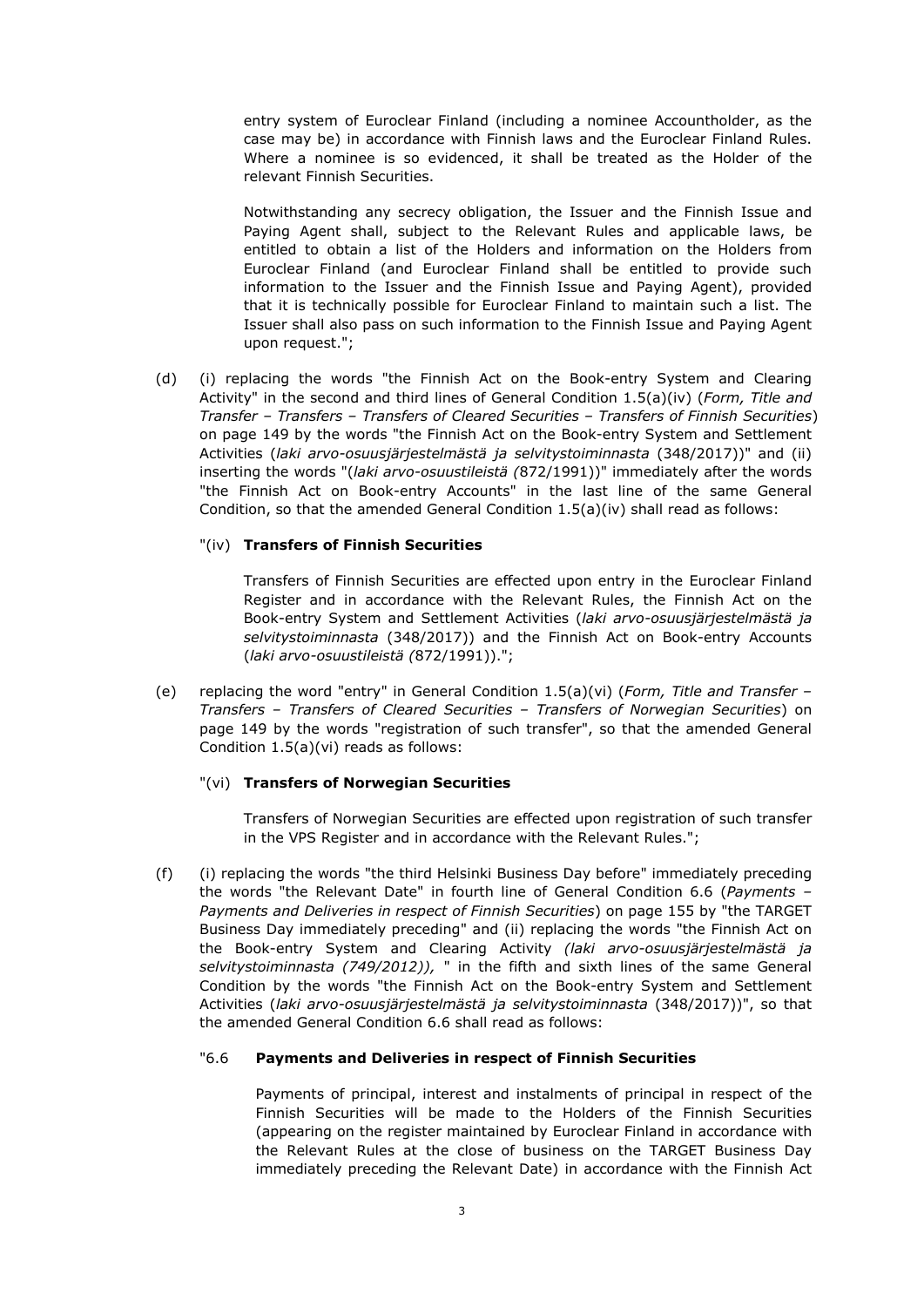on the Book-entry System and Settlement Activities (*laki arvoosuusjärjestelmästä ja selvitystoiminnasta* (348/2017)), the Finnish Act on Book-entry Accounts (*laki arvo-osuustileistä* (872/1991)), other applicable Finnish legislation and the Relevant Rules.";

(g) (i) deleting the words "through the VPS System and" in the second line of General Condition 6.8 (*Payments – Payments and Deliveries in respect of Norwegian Securities*) on pages 155 and 156 and (ii) replacing the word "and" in the third line of the same General Condition by the words "as well as the", so that the amended General Condition 6.8 shall read as follows:

#### "6.8 **Payments and Deliveries in respect of Norwegian Securities**

The Issuer will ensure that all payments to Holders of Norwegian Securities will be made with the assistance of the Norwegian Issue and Paying Agent as well as the Accountholder for the Issuer in the VPS System and in accordance with the Relevant Rules.";

(h) inserting the words "Finnish Securities and/or" immediately following the words "Exercisable Certificates which are" and immediately preceding the words "Swedish Securities" in the last paragraph under General Condition 8.2 (*Exercise of Exercisable Certificates – Automatic Exercise*) on page 162, so that the amended paragraph shall read as follows:

"Notwithstanding anything else in the Conditions, 'Automatic Exercise' shall always be applicable to Exercisable Certificates which are Finnish Securities and/or Swedish Securities.";

(i) deleting the words "as Accountholder" in the ninth line of sub-paragraph (f) under General Condition 42.1 (*Agents – Appointment of Agents*) on page 340, so that the amended sub-paragraph (f) shall read as follows:

"The Agents act solely as agents of the Issuer and do not assume any obligation or relationship of agency or trust for or with any Holder. The Issuer reserves the right to vary or terminate the appointment of the Agents and to appoint additional or other Agents, provided that the Issuer shall at all times maintain:

…

…

- (f) a CREST Agent so long as any CREST Securities are outstanding; a French Issue and Paying Agent, so long as French Cleared Securities or French Securities are outstanding; a Danish Issue and Paying Agent, so long as any Danish Securities are outstanding; a Finnish Issue and Paying Agent, so long as any Finnish Securities are outstanding; a Swedish Issue and Paying Agent and Euroclear Sweden as the central securities depositary, so long as any Swedish Securities are outstanding; a Swiss Issue and Paying Agent, so long as any Swiss Securities are outstanding, and a Norwegian Issue and Paying Agent and an authorised VPS account manager (Kontofører), so long as any Norwegian Securities are outstanding and, in each case, in accordance with the requirements of the Relevant Rules; and";
- (j) deleting sub-paragraph (k) under General Condition 47.1 (*Notices To Holders*) on page 345 in its entirety and replacing it with the following:

"All notices to Holders will be given in writing and deemed to have been duly given and valid: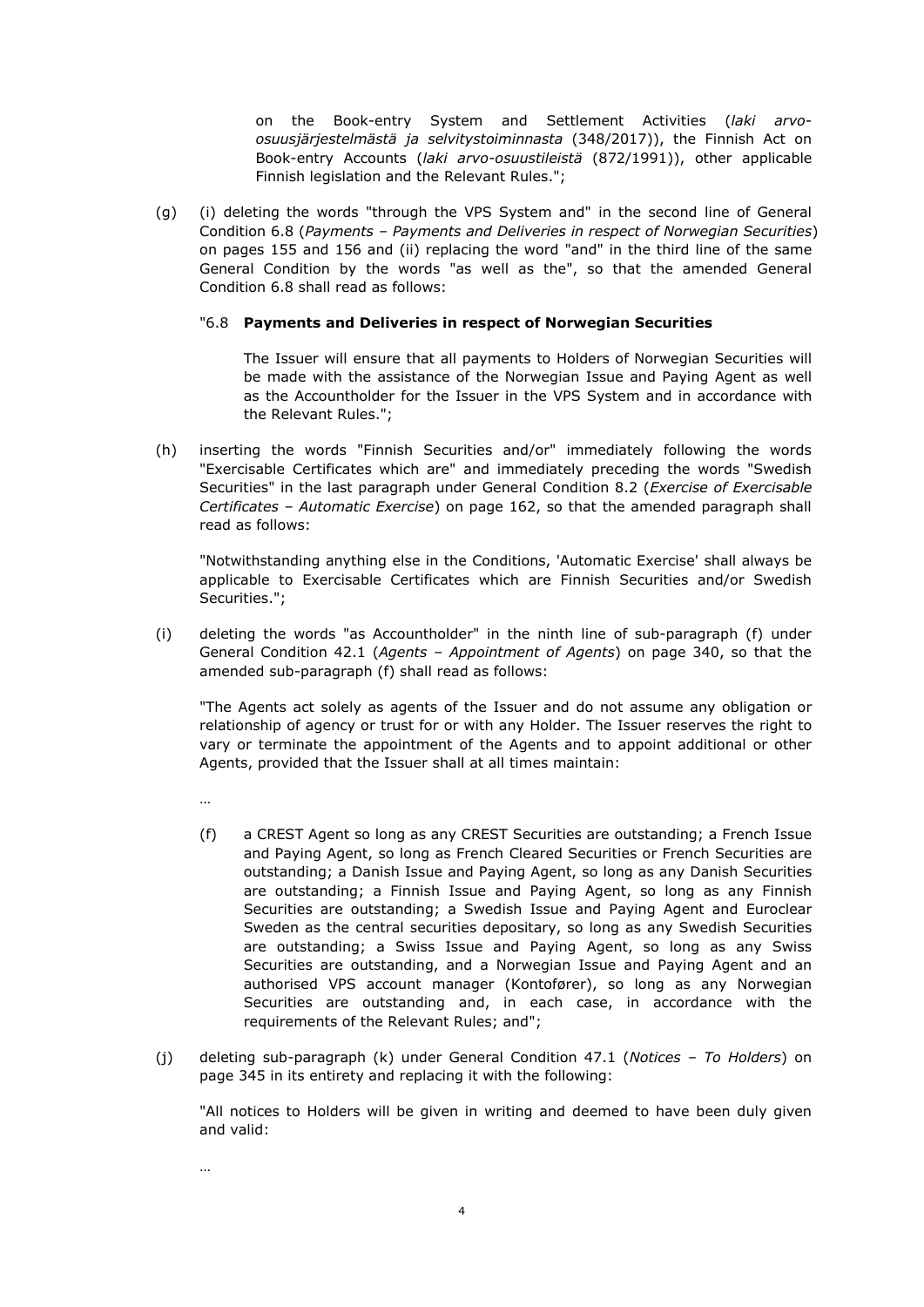- (k) in the case of Norwegian Securities, if delivered to the Norwegian Issue and Paying Agent who shall in turn distribute the notice through the VPS System to the Securityholders.";
- (k) (i) replacing sub-paragraph (i) under General Condition 49.2(d) (*Modifications and Meetings of Holders – Modifications requiring the consent of the Holders (Securities other than French Securities) – Consent in respect of Finnish Securities*) on page 348 by the following:
	- "(i) Any person registered on the fifth Business Day prior to the meeting of Holders as a Holder in the registers kept by Euroclear Finland in respect of the Securities shall be entitled to vote at the meeting of Holders in person or by proxy if holding any of the nominal amount of the Securities at the time of the meeting, provided that where the Securities are held by a nominee Holder, voting rights are vested with the beneficial holders who must on the fifth Business Day prior to the meeting of Holders be temporarily registered for voting purposes as the Holders on the "temporary list of owners" in accordance with the Euroclear Finland Rules for purposes of exercising voting rights in the meeting in person or by proxy." and

(ii) replacing the first sentence in sub-paragraph (iii) under the same General Condition by the sentence "Resolutions passed at a meeting of Holders shall be notified to the Holders in accordance with General Condition 47.1(h) (*Notices – To Holders – In the case of Finnish Securities*).", so that the amended General Condition 49.2(d) shall read as follows:

# "(d) **Consent in respect of Finnish Securities**

In addition to the provisions set out in paragraph (a) above, the following shall apply in respect of the Finnish Securities:

- (i) Any person registered on the fifth Business Day prior to the meeting of Holders as a Holder in the registers kept by Euroclear Finland in respect of the Securities shall be entitled to vote at the meeting of Holders in person or by proxy if holding any of the nominal amount of the Securities at the time of the meeting, provided that where the Securities are held by a nominee Holder, voting rights are vested with the beneficial holders who must on the fifth Business Day prior to the meeting of Holders be temporarily registered for voting purposes as the Holders on the "temporary list of owners" in accordance with the Euroclear Finland Rules for purposes of exercising voting rights in the meeting in person or by proxy.
- (ii) A meeting of Holders shall be held in Helsinki and its chairman shall be appointed by the Issuer. If the Issuer fails to appoint such a chairman no later than five days prior to the meeting of Holders, he or she shall be appointed by the Finnish Issue and Paying Agent.
- (iii) Resolutions passed at a meeting of Holders shall be notified to the Holders in accordance with Condition 47.1(h) (*Notices – To Holders – In the case of Finnish Securities*). In addition, Holders are obliged to notify subsequent transferees of the Securities of the resolutions of the meeting of Holders.";
- (l) replacing each reference to "Business Day" and "Banking Day" in each of subparagraphs (a) and (b) under General Condition 49.2(e) (*Modifications and Meetings of Holders – Modifications requiring the consent of the Holders (Securities other than French Securities) – Consent in respect of Swedish Securities*) on page 349 by the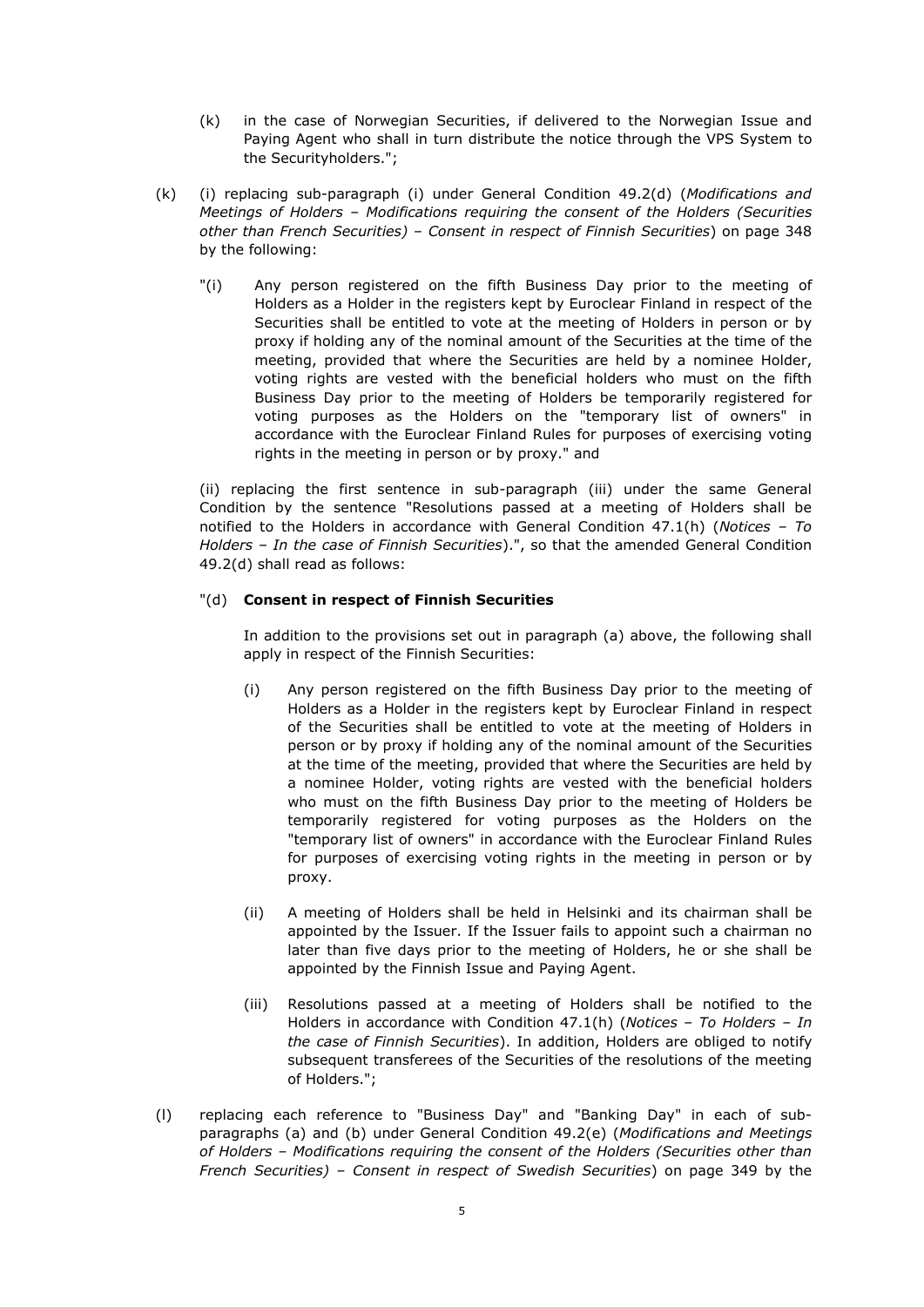phrase "Stockholm Business Day", so that the amended General Condition 49.2(e) shall read as follows:

#### "(e) **Consent in respect of Swedish Securities**

In addition to the provisions set out in paragraph (a) above, the following shall apply in respect of the Swedish Securities:

- (i) Only Holders registered as Holders on the fifth Stockholm Business Day prior to the Holders' meeting (or the procedure in writing) are entitled to vote at the Holders' meeting (or the procedure in writing). The Swedish Issue and Paying Agent shall ensure that there is an excerpt from the register kept by Euroclear Sweden available at the Holders' meeting (or the procedure in writing) showing the registered Holders on the fifth Stockholm Business Day prior to the Holders' meeting (or the procedure in writing).
- (ii) Holders of Securities registered with nominees shall be considered Holders instead of the authorised nominee if the Holder shows a certificate from the authorised nominee (A) certifying that the relevant person was the holder of Securities on the fifth Stockholm Business Day prior to the Holders' meeting (or procedure in writing), and (B) showing the number of Securities held by that person on the fifth Stockholm Business Day prior to the Holders' meeting (or the procedure in writing). In respect of Securities registered with authorised nominees, the authorised nominee shall be regarded as present at the Holders' meeting (or the procedure in writing) with the number of Securities that the nominee represents as Holder.";
- (m) deleting the definition of "Helsinki Business Day" under General Condition 55.1 (*Definitions and interpretation – Definitions*) on page 385 in its entirety;
- (n) deleting the words "SEB Large Corporates & Financial Institutions" in the definition of "Norwegian Issue and Paying Agent" under General Condition 55.1 (*Definitions and interpretation – Definitions*) on page 396, so that the amended definition shall read as follows:

""**Norwegian Issue and Paying Agent**" means, in respect of any Series of Norwegian Securities, Skandinaviska Enskilda Banken AB (publ), a banking institution incorporated under the laws of Sweden whose registered office is at Kungsträdgårdsgatan 8, SE-106 40 Stockholm, Sweden, acting through its Oslo branch, or such other issue and paying agent specified as a 'Paying Agent' in the Final Terms.";

(o) deleting the definition of "Norwegian Securities" under General Condition 55.1 (*Definitions and interpretation – Definitions*) on page 396 and replacing it with the following:

""**Norwegian Securities**" means Securities issued in uncertificated and dematerialised electronic book-entry form and registered with the VPS in accordance with the Relevant Rules."; and

(p) deleting the definition of "VPS" under General Condition 55.1 (*Definitions and interpretation – Definitions*) on page 413 and replacing it with the following:

""**VPS**" means Verdipapirsentralen ASA (the Norwegian Central Securities Depository), Fred. Olsens gate 1, 0107 Oslo, Norway.".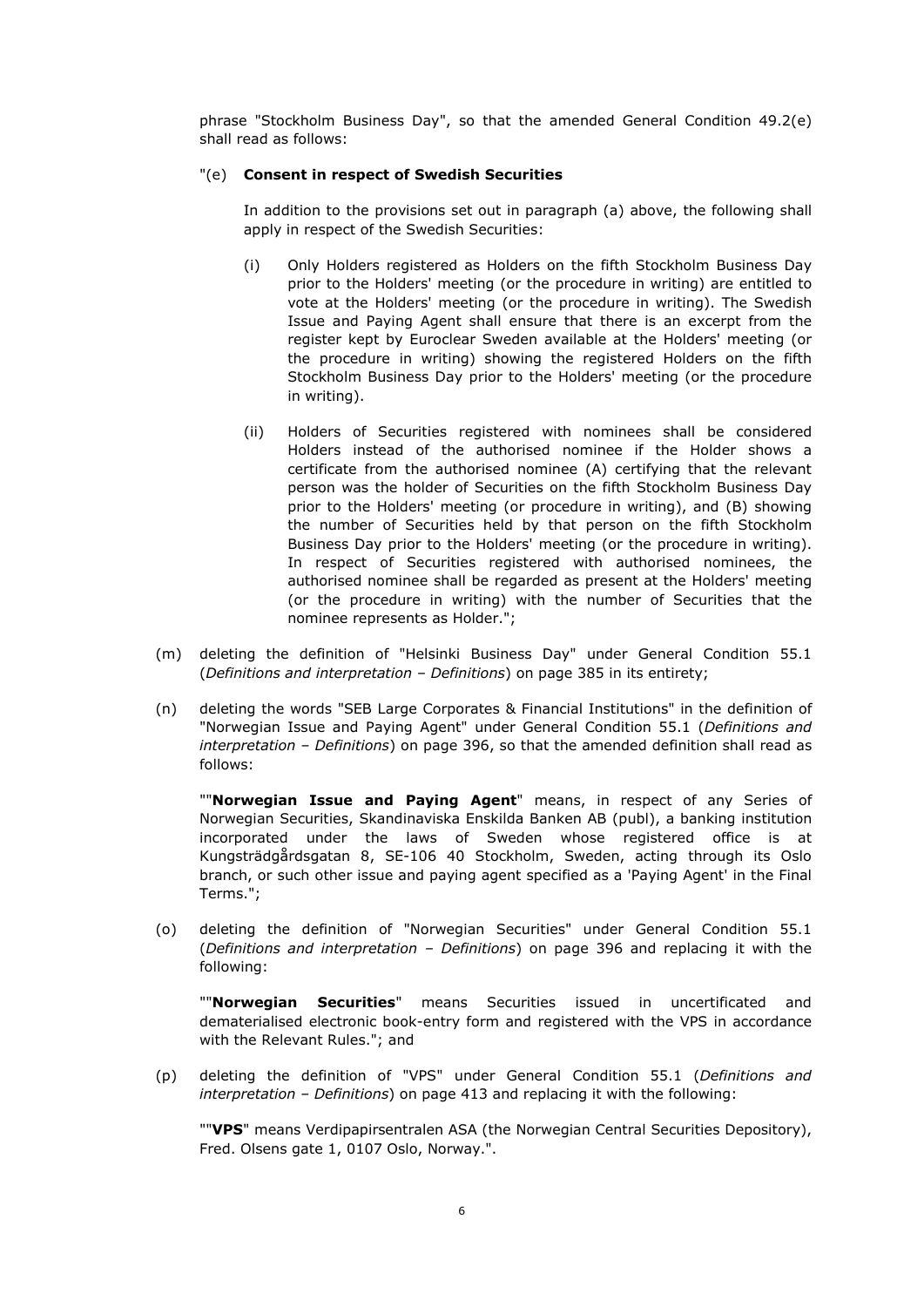# **3. AMENDMENTS TO THE "FORM OF FINAL TERMS (NOTES AND CERTIFICATES)" SECTION**

The section entitled "*Form of Final Terms (Notes and Certificates)*" on pages 431 to 469 of the Base Prospectus 9 shall be amended by:

(a) inserting the following as a new paragraph immediately after the third paragraph and immediately preceding the last paragraph on page 432:

"[*Insert if the Securities are listed on the Nasdaq First North Growth Market:* Nasdaq First North is an MTF, as defined in EU legislation (as implemented in national law), operated by an exchange within the Nasdaq group. Issuers on Nasdaq First North are not subject to all the same rules as issuers on a regulated main market, as defined in EU legislation (as implemented in national law). Instead they are subject to a less extensive set of rules and regulations. The risk in investing in an issuer on Nasdaq First North may therefore be higher than investing in an issuer on the main market. The exchange approves the application for admission to trading.]";

(b) (i) replacing the words "Norwegian Central Securities Depository" in Line Item 38 (*Form of Securities*) under Part A (*Contractual Terms*) on pages 459 and 460 by the defined term "VPS" and (ii) inserting the words "Central Securities Depositories and" immediately following the word "Swedish" and immediately preceding the words "Financial Instruments Accounts Act (1998:1479)" in the same Line Item, so that the amended Line Item 38 shall read as follows:

| 38. | Form of Securities | [Global Bearer Securities: [Temporary Global Security,<br>exchangeable for a Permanent Global Security] [Permanent<br>Global Security <sup>[</sup> , exchangeable for a Definitive<br>Bearer<br>Security]]]<br>[TEFRA: [D Rules] [C Rules] [Not Applicable]]                                                                                  |
|-----|--------------------|-----------------------------------------------------------------------------------------------------------------------------------------------------------------------------------------------------------------------------------------------------------------------------------------------------------------------------------------------|
|     |                    | [Global Registered Security[, exchangeable for a Definitive<br>Registered Security]]                                                                                                                                                                                                                                                          |
|     |                    | [Definitive Registered Securities]                                                                                                                                                                                                                                                                                                            |
|     |                    | [Registered Security<br>Closed Period:<br>[Not Applicable]<br>[Applicable]]                                                                                                                                                                                                                                                                   |
|     |                    | [CREST Securities held in uncertificated registered form]<br>[Book-entry Securities<br>in [bearer form (au porteur)]<br>[registered form (au nominatif)] [deposited with Euroclear<br>France]]                                                                                                                                                |
|     |                    | [Uncertificated Securities in dematerialised book-entry form]<br>[registered with VP] [registered with Euroclear Finland]<br>[registered with the VPS] [held in accordance with the Swedish<br>Central Securities Depositories and Financial Instruments<br>Accounts Act (1998:1479), as amended. Cleared and settled in<br>Euroclear Sweden] |
|     |                    | [Uncertificated Securities in dematerialised and registered<br>form, in accordance with article 973c of the Swiss Federal Code<br>of Obligations]                                                                                                                                                                                             |
|     |                    | NGN Form: [Not Applicable] [Applicable]                                                                                                                                                                                                                                                                                                       |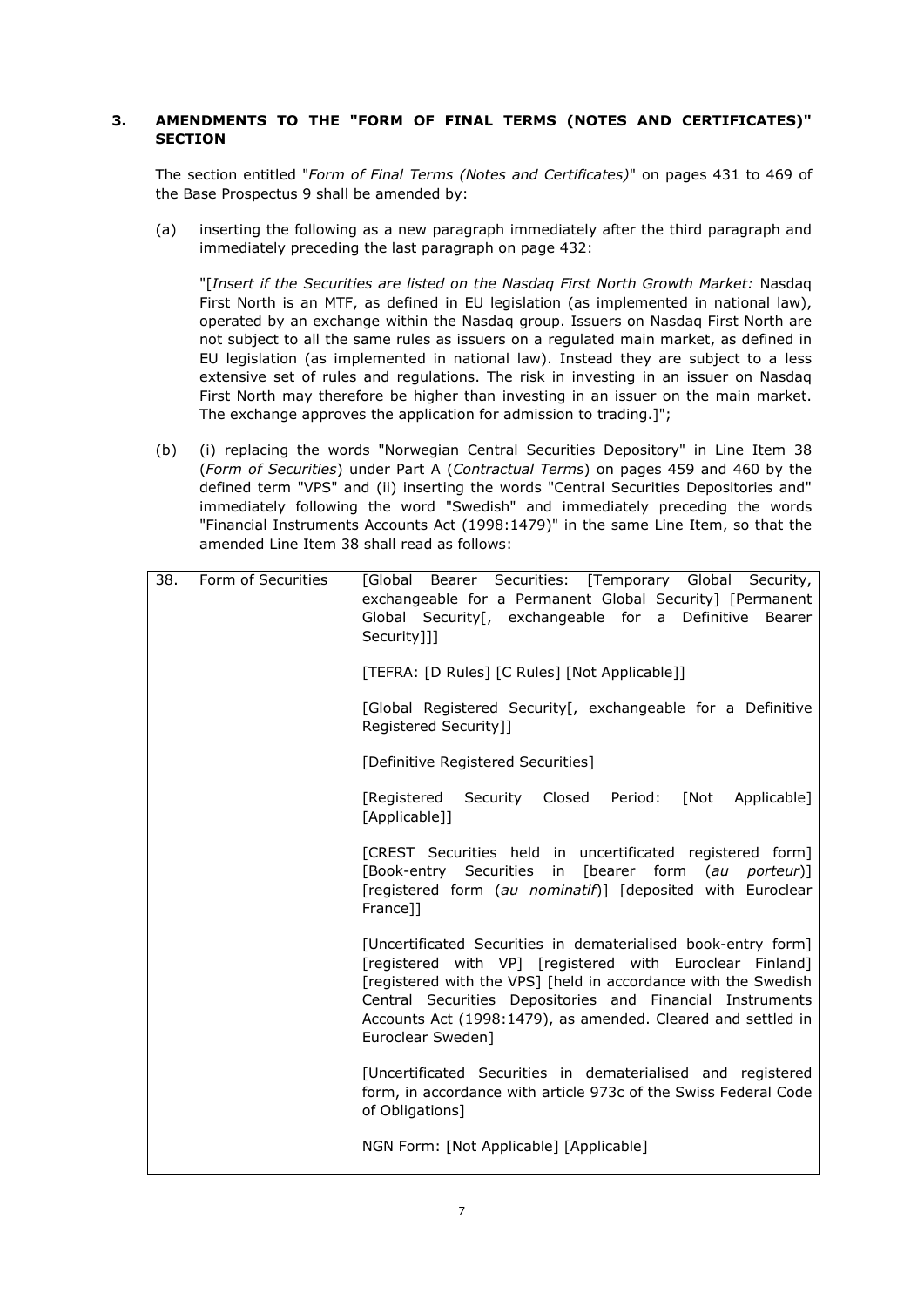| Held under the NSS: [Not Applicable] [Applicable] |
|---------------------------------------------------|
| CGN Form: [Not Applicable] [Applicable]           |
| CDIs: [Not Applicable] [Applicable]               |

(c) deleting the information in Line Item 1(a) (*Listing and Admission to Trading*) under Part B (*Other Information*) on page 463 in its entirety and replacing it with the following:

| (a) | Listing              | and | [Not Applicable]                                                                                                                                                                                                                                                                                                                                                                                                                                                                                                                                                                                                                                                                             |
|-----|----------------------|-----|----------------------------------------------------------------------------------------------------------------------------------------------------------------------------------------------------------------------------------------------------------------------------------------------------------------------------------------------------------------------------------------------------------------------------------------------------------------------------------------------------------------------------------------------------------------------------------------------------------------------------------------------------------------------------------------------|
|     | Admission<br>Trading | to  | [Application has been made/is expected to be made to the Irish<br>Stock Exchange plc trading as Euronext Dublin for the<br>securities to be [admitted to the official list] [and] [trading on<br>its regulated market] with effect from $\lbrack \bullet \rbrack$ .] [The Tranche $\lbrack \bullet \rbrack$<br>Securities[, Tranche [•] Securities] [and Tranche [•]<br>Securities] were [admitted to trading] on Irish Stock Exchange<br>plc trading as Euronext Dublin on or around [•][, [•]] [and [•],<br>respectively.]                                                                                                                                                                 |
|     |                      |     | [Application [has been made/is expected to be made] by the<br>Issuer (or on its behalf) for the Securities to be [listed on the<br>official list] [and] [admitted to trading on the regulated<br>market] of the [London Stock Exchange] [Euronext Paris]<br>[Euronext Brussels] [Luxembourg Stock Exchange] [Malta<br>Stock Exchange] [NASDAQ Copenhagen] [NASDAQ Helsinki]<br>[NASDAQ Stockholm] [Oslo Stock Exchange] [NGM Nordic<br>Derivatives Exchange (NDX)] [Borsa Italiana S.p.A.] [Bolsas y<br>Mercados Españoles] [Euronext Lisbon] [Euronext Amsterdam]<br>with effect from $[\bullet]$ .]                                                                                        |
|     |                      |     | [Application [has been made/is expected to be made] by the<br>Issuer (or on its behalf) for the Securities to be [listed on the<br>official list] [and] [admitted to trading on the [SIX Swiss<br>Exchange] [multilateral trading facility of [EuroTLX SIM S.p.A.]<br>[Euro MTF] [Nasdaq First North Growth Market] [NGM Nordic<br>MTF]], which is not a regulated market, with effect from [.].]                                                                                                                                                                                                                                                                                            |
|     |                      |     | [The Tranche [•] Securities[, Tranche [•] Securities][and<br>Tranche [•] Securities] were [admitted to trading] on [the<br>London Stock Exchange] [Euronext Paris] [Euronext Brussels]<br>[Luxembourg Stock Exchange] [Malta Stock Exchange]<br>[NASDAQ Copenhagen] [NASDAQ Helsinki]<br>[NASDAQ<br>Stockholm] [Oslo Stock Exchange] [NGM Nordic Derivatives<br>Exchange (NDX)] [Borsa Italiana S.p.A.] [Bolsas y Mercados<br>Españoles] [Euronext Lisbon] [Euronext Amsterdam] [SIX<br>Swiss Exchange] [the multilateral trading facility of [EuroTLX<br>SIM S.p.A.] [Euro MTF] [Nasdaq First North Growth Market]<br>[NGM Nordic MTF]] on or around [.][, [.]] [and [.],<br>respectively.] |
|     |                      |     | [The Securities shall not be fungible with the Tranche [.]<br>Securities [, the Tranche $[\bullet]$ Securities][or the Tranche $[\bullet]$<br>Securities] until such time as the Securities are [listed] [and]                                                                                                                                                                                                                                                                                                                                                                                                                                                                               |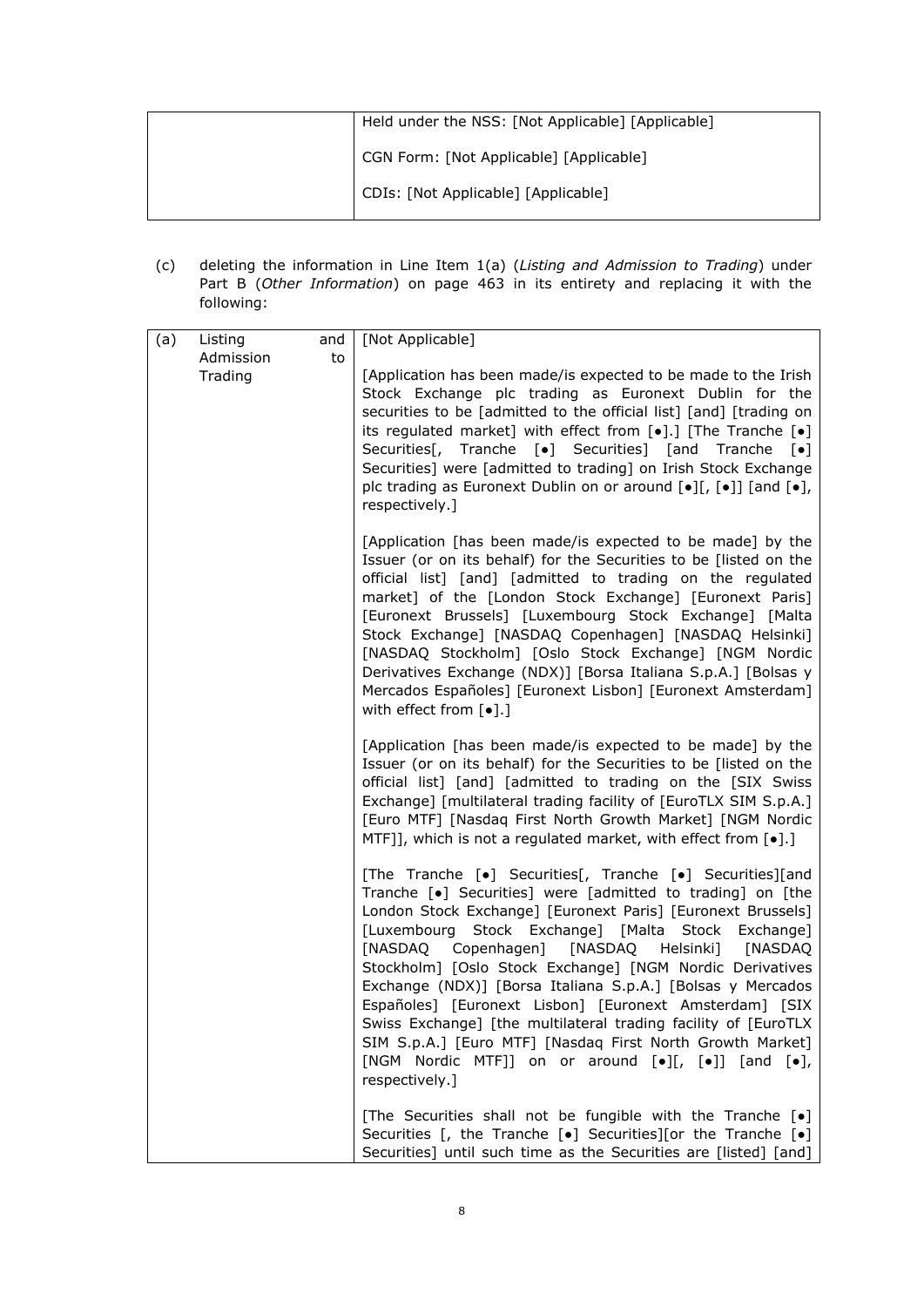[admitted to trading] as indicated above.]

### **4. AMENDMENTS TO THE "FORM OF FINAL TERMS (EXERCISABLE CERTIFICATES)" SECTION**

The section entitled "*Form of Final Terms (Exercisable Certificates)*" on pages 470 to 504 of the Base Prospectus 9 shall be amended by:

(a) inserting the following as a new paragraph immediately after the first paragraph and immediately preceding the last paragraph on page 471:

"[*Insert if the Securities are listed on the Nasdaq First North Growth Market:* Nasdaq First North is an MTF, as defined in EU legislation (as implemented in national law), operated by an exchange within the Nasdaq group. Issuers on Nasdaq First North are not subject to all the same rules as issuers on a regulated main market, as defined in EU legislation (as implemented in national law). Instead they are subject to a less extensive set of rules and regulations. The risk in investing in an issuer on Nasdaq First North may therefore be higher than investing in an issuer on the main market. The exchange approves the application for admission to trading.<sup>1"</sup>;

(b) (i) inserting the words "[registered with Euroclear Finland] [registered with the VPS]" immediately following the words "Uncertificated Securities in dematerialised bookentry form" and immediately preceding the words "held in accordance with" in Line Item 40 (*Form of Securities*) under Part A (*Contractual Terms*) on page 496 and (ii) inserting the words "Central Securities Depositories and" immediately following the word "Swedish" and immediately preceding the words "Financial Instruments Accounts Act (1998:1479)" in the same Line Item, so that the amended Line Item 40 shall read as follows:

| 40. | Form of Securities | [Global Bearer Securities: [Temporary Global Security,<br>exchangeable for a Permanent Global Security [Permanent<br>Global Security [, exchangeable for a Definitive Bearer<br>Security]]]                                                                                                                              |
|-----|--------------------|--------------------------------------------------------------------------------------------------------------------------------------------------------------------------------------------------------------------------------------------------------------------------------------------------------------------------|
|     |                    | [TEFRA: [D Rules] [C Rules] [Not Applicable]]                                                                                                                                                                                                                                                                            |
|     |                    | [Global Registered Security [, exchangeable for a Definitive<br>Registered Security]]                                                                                                                                                                                                                                    |
|     |                    | [Definitive Registered Securities]                                                                                                                                                                                                                                                                                       |
|     |                    | [Registered Security Closed Period: [Not Applicable]<br>[Applicable]]                                                                                                                                                                                                                                                    |
|     |                    | [Uncertificated Securities in dematerialised book-entry form]<br>[registered with Euroclear Finland] [registered with the VPS]<br>[held in accordance with the Swedish Central Securities<br>Depositories and Financial Instruments Accounts Act<br>(1998:1479), as amended. Cleared and settled in Euroclear<br>Sweden] |
|     |                    | CGN Form: [Not Applicable] [Applicable]                                                                                                                                                                                                                                                                                  |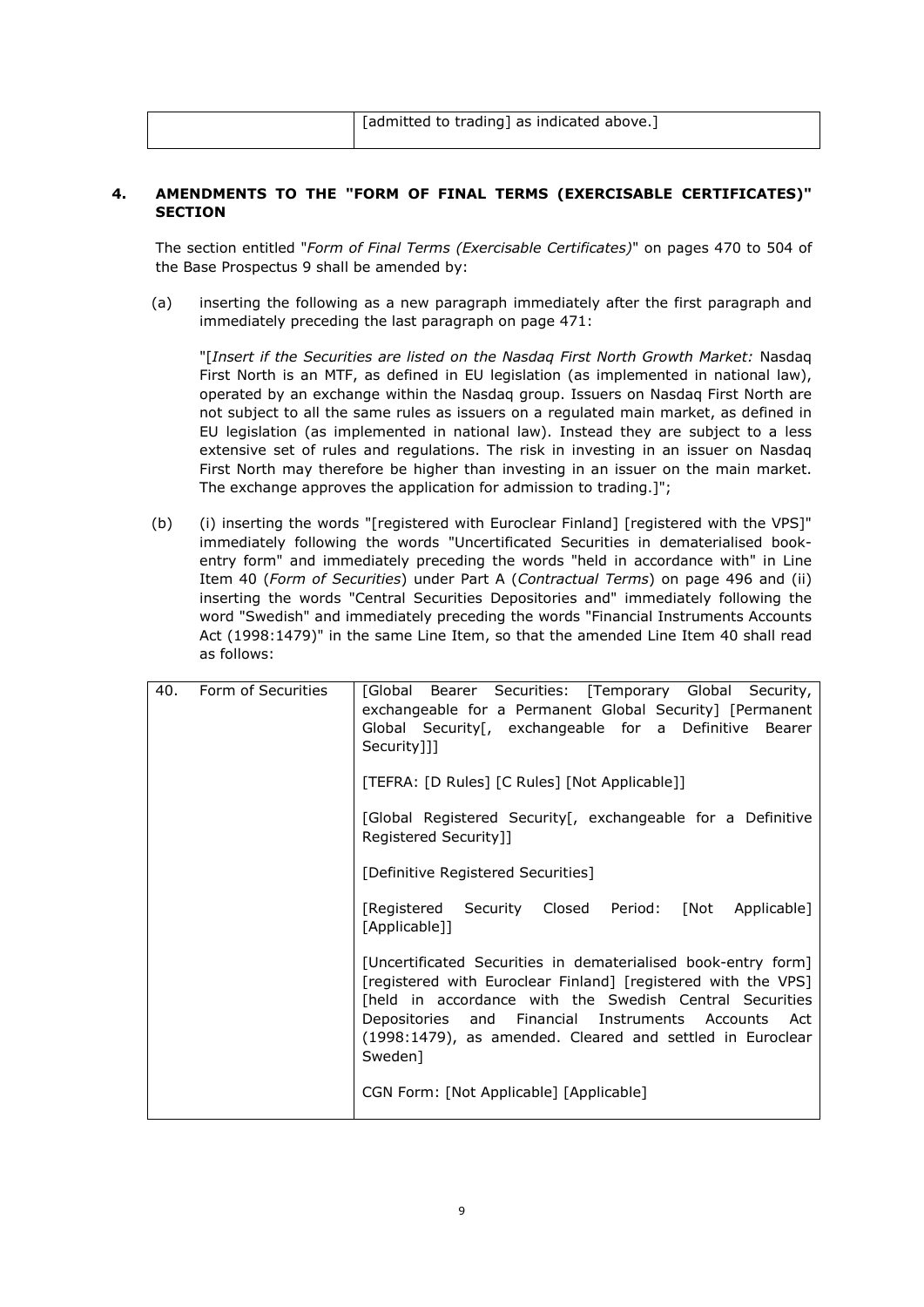(c) deleting the information in Line Item 1(a) (*Listing and Admission to Trading*) under Part B (*Other Information*) on page 498 in its entirety and replacing it with the following:

| (a) | Listing              | and | [Not Applicable]                                                                                                                                                                                                                                                                                                                                                                                                                                                                                                                                                                                                                                                                                                                                                                                       |
|-----|----------------------|-----|--------------------------------------------------------------------------------------------------------------------------------------------------------------------------------------------------------------------------------------------------------------------------------------------------------------------------------------------------------------------------------------------------------------------------------------------------------------------------------------------------------------------------------------------------------------------------------------------------------------------------------------------------------------------------------------------------------------------------------------------------------------------------------------------------------|
|     | Admission<br>Trading | to  | [Application has been made/is expected to be made to the Irish<br>Stock Exchange plc trading as Euronext Dublin for the<br>Exercisable Certificates to be [admitted to the official list] [and]<br>[trading on its regulated market] with effect from [.].] [The<br>Tranche [•] Securities[, Tranche [•] Securities] [and Tranche<br>[•] Securities] were [admitted to trading] on Irish Stock<br>Exchange plc trading as Euronext Dublin on or around $\lceil \bullet \rceil$ ,<br>$\lbrack \bullet \rbrack$ ] [and $\lbrack \bullet \rbrack$ , respectively.]                                                                                                                                                                                                                                        |
|     |                      |     | [Application [has been made/is expected to be made] by the<br>Issuer (or on its behalf) for the Exercisable Certificates to be<br>[listed on the official list] [and] [admitted to trading on the<br>regulated market] of the [London Stock Exchange] [Euronext<br>Paris] [Euronext Brussels] [Luxembourg Stock Exchange]<br>[Malta Stock Exchange] [NASDAQ Copenhagen] [NASDAQ<br>Helsinki] [NASDAQ Stockholm] [Oslo Stock Exchange] [NGM<br>Nordic Derivatives Exchange (NDX)] [Borsa Italiana S.p.A.]<br>[Bolsas y Mercados Españoles] [Euronext Lisbon] [Euronext<br>Amsterdam] with effect from [ $\bullet$ ].]                                                                                                                                                                                   |
|     |                      |     | [Application [has been made/is expected to be made] by the<br>Issuer (or on its behalf) for the Exercisable Certificates to be<br>[listed on the official list] [and] [admitted to trading on the<br>[SIX Swiss Exchange] [multilateral trading facility of [EuroTLX<br>SIM S.p.A.] [Euro MTF] [Nasdaq First North Growth Market]<br>[NGM Nordic MTF]], which is not a regulated market, with<br>effect from [ $\bullet$ ].]                                                                                                                                                                                                                                                                                                                                                                           |
|     |                      |     | [The Tranche [•] Exercisable Certificates[, Tranche [•]<br>Exercisable Certificates] [and Tranche [•] Exercisable<br>Certificates] were [admitted to trading] on [the London Stock<br>Exchange] [Euronext Paris] [Euronext Brussels] [Luxembourg<br>Stock Exchange] [Malta Stock Exchange] [NASDAQ<br>Copenhagen] [NASDAQ Helsinki] [NASDAQ Stockholm] [Oslo<br>Stock Exchange] [NGM Nordic Derivatives Exchange (NDX)]<br>[Borsa Italiana S.p.A.] [Bolsas y Mercados Españoles]<br>[Euronext Lisbon] [Euronext Amsterdam] [SIX<br>Swiss<br>Exchange] [the multilateral trading facility of [EuroTLX SIM<br>S.p.A.] [Euro MTF] [Nasdaq First North Growth Market] [NGM<br>Nordic MTF]] on or around $\lceil \bullet \rceil$ [, $\lceil \bullet \rceil$ ] [and $\lceil \bullet \rceil$ , respectively.] |
|     |                      |     | [The Exercisable Certificates shall not be fungible with the<br>Tranche [•] Exercisable Certificates[, the Tranche [•]<br>Exercisable Certificates] [or the Tranche [•] Exercisable<br>Certificates] until such time as the Exercisable Certificates are<br>[listed] [and] [admitted to trading] as indicated above.]                                                                                                                                                                                                                                                                                                                                                                                                                                                                                  |

(d) inserting the words "[VPS [–identification number [●]] [Euroclear Finland [– identification number [●]]" immediately following the words "[Euroclear, Clearstream]" and immediately preceding the words "[Euroclear Sweden [–identification number